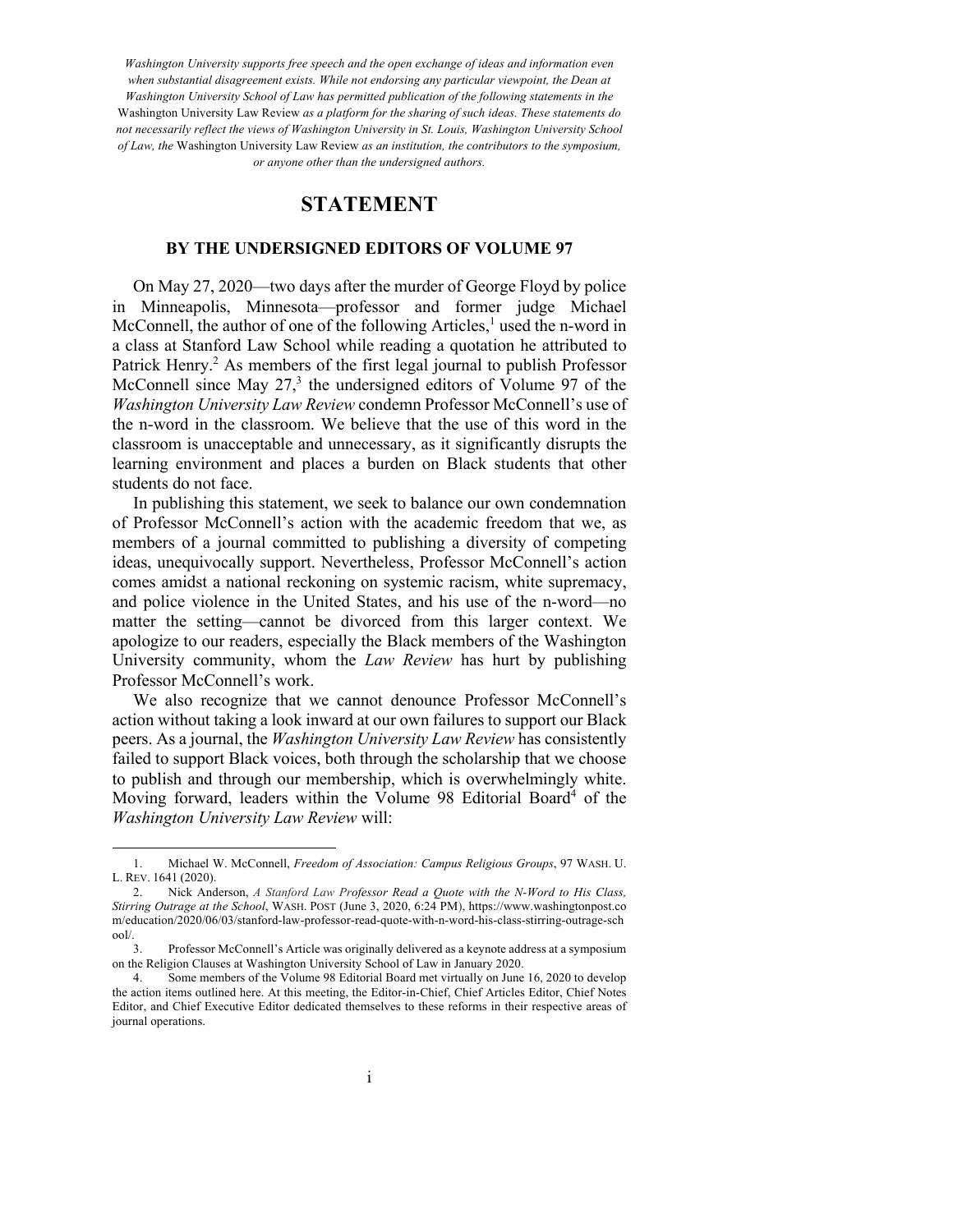- Revise the *Law Review* handbook to explicitly forbid discriminatory conduct and subject members to the journal's disciplinary sanctions should they engage in such conduct
- Hold trainings during early fall and spring semester orientations to educate Staff Editors and Editorial Board members on the ways in which the *Law Review* has functioned to uphold racist, sexist, heterosexist, classist, and ableist power structures and to highlight the importance of diversity and inclusion to our journal work
- Establish required readings<sup>5</sup> for *Law Review* members that confront biases and misconceptions about the impacts of diversity initiatives in the legal world and beyond
- Institute training for Notes Editors on how to provide productive feedback on student Notes, with an emphasis on supporting BIPOC Staff Editors in the Note writing process
- Seek Articles authored by BIPOC scholars and Articles concerning racial justice for publication
- Increase publication pathways for Staff Editors and other BIPOC students at Washington University School of Law by accepting student submissions to the *Washington University Law Review Online* and compiling resources on submitting for publication in other journals
- Promote diversity among members of the Note Selection Committee to ensure that the team selecting student Notes for publication reflects a range of backgrounds, experiences, and viewpoints
- Expand current programs providing Bluebook training and comment writing tips to make the Write-On process more accessible to all students
- Revise all Editorial Board position descriptions to include responsibilities for advancing diversity and inclusion efforts in their respective areas of journal operations
- Formalize a Diversity, Equity & Inclusion Committee to ensure that the *Law Review* realizes all of the above commitments and continues to implement additional reforms

While the Volume 98 Editorial Board can only commit to these actions for themselves, the undersigned encourage all successive volumes to continue to reflect upon and dismantle the ways that the *Law Review* upholds racist systems that harm our BIPOC editors and peers. In that vein,

<sup>5.</sup> For a possible required reading, see Adam S. Chilton, Jonathan S. Masur & Kyle Rozema, *Affirmative Action in Law Reviews* (Dec. 3, 2018), https://papers.ssrn.com/sol3/papers.cfm?abstract\_id =3295334.